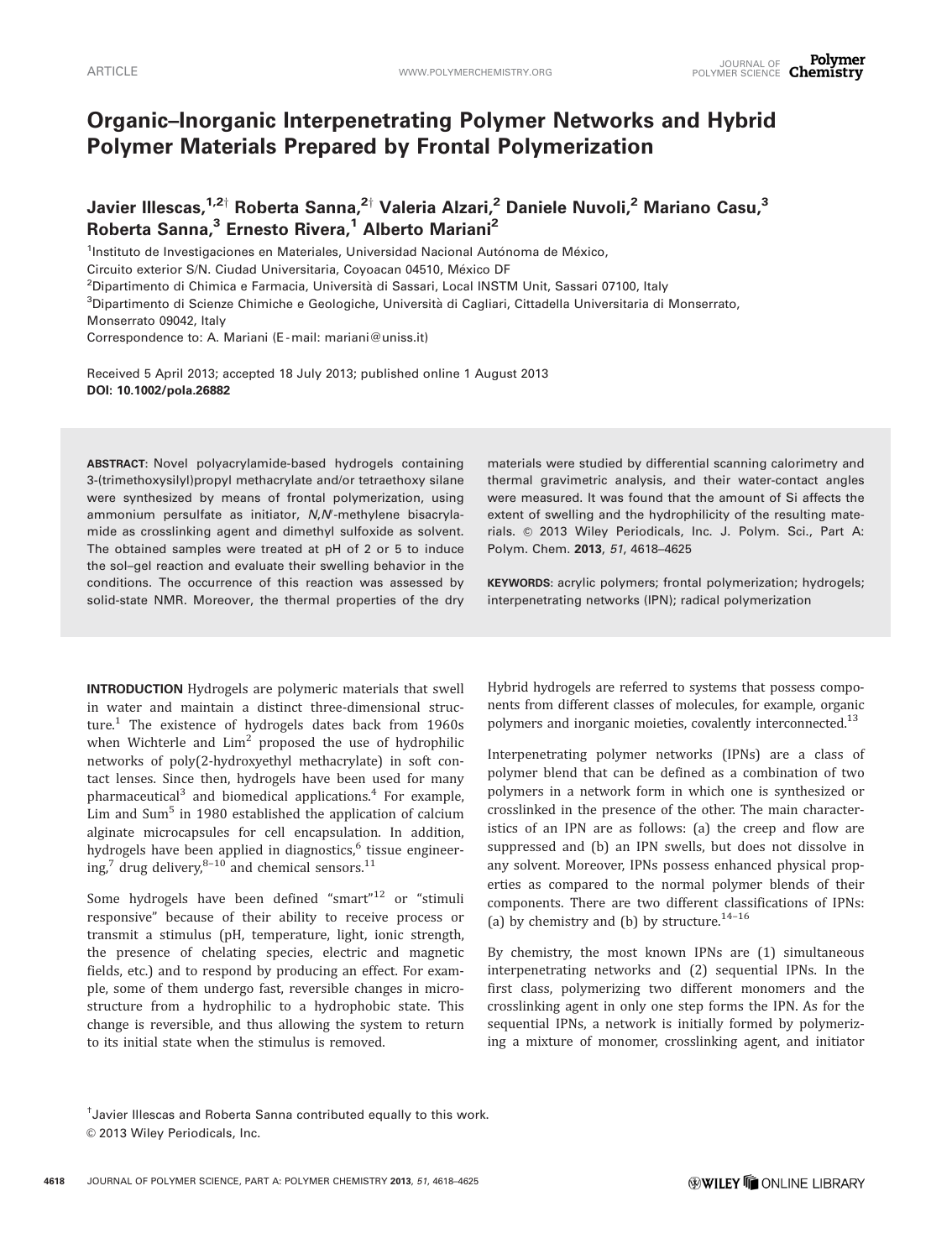(or catalyst), which is then swollen with the second combination of monomer and crosslinking agent.

The classification by structure of IPNs is as follows: (1) homo-IPNs: these are a special type of IPNs, where the two polymers used in the network are the same; (2) full-IPNs: in this case, the IPN comprises two networks that are ideally juxtaposed. This generates many entanglements and interactions between the networks; (3) semi- or pseudo-IPNs: in the IPN, one of the components has a linear instead of a network structure; (4) thermoplastic-IPNs: in the structure of the IPNs, at least one component is usually a block copolymer. Moreover, these IPNs are moldable, can be extruded and recycled; and (5) latex-IPNs: the most important feature of these IPNs is that the morphology depends on how the IPN components are polymerized. Normally, these IPNs are formed by emulsion polymerization.

Frontal polymerization (FP) is a process in which a monomer converts into a polymer by means of a localized reaction zone that propagates owing to interaction between the production of heat by chemical reaction and its dispersion by thermal conduction.<sup>17</sup> The result is the formation of a polymerization front able to self-sustain and propagate along the whole reactor. If compared with the classical polymerization techniques, FP has many advantages: shorter reaction time, low-energy consumption, easy and simple protocols, and affords obtaining materials that often have better properties than those obtained by classic polymerization.

FP was first developed in 1972 by Chechilo and Enikolopyan<sup>18,19</sup> with the synthesis of poly(methyl methacrylate). FP was further studied by Pojman,<sup>20–32</sup> Chen,<sup>33–38</sup> and by our group.<sup>39–52</sup>

We also applied FP to the obtainment of stimuli-responsive hydrogels  $poly(N,N$ -dimethylacrylamide),<sup>53</sup> poly(acrylamide $co-3$ -sulfopropyl acrylate),<sup>54</sup> poly(N-isopropylacrylamideco-3-sulfopropyl acrylate),<sup>55</sup> P(N-isopropyl acrylamide-co-Nvinylcaprolactam),<sup>56</sup> and poly(2-hydroxyethylacrylate-co-acrylic acid).<sup>57</sup> Recently, we have proposed FP as a new method for the synthesis of graphene-containing polymer nanocomposites of poly(tetraethylene glycol diacrylate),<sup>58</sup> polyurethanes,<sup>59</sup> and poly(bisphenol A glycerolate dimethacrylate-co-tetraethylene  $glycol$  diacrylate); $60$  in addition, stimuli-responsive polymer hydrogels based on PNIPAAm and poly(N-vinylcaprolactam) and containing graphene or partially exfoliated graphite or nanocrystalline cellulose have been successfully prepared by FP, as well. $61-64$ 

In this article, we report on the application of FP to the preparation of full IPN hybrid hydrogels. They were prepared starting from acrylamide (AAm) with the addition of 3-(trimethoxysilyl)propyl methacrylate (3-TMeOSi) and/or  $tetraethoxy$  silane (TEtOSi) as sol-gel reactants and  $N, N'$ methylene bis-acrylamide (BIS) as the crosslinker agent. The swelling behavior, water-contact angle (WCA), differential scanning calorimetry (DSC), thermal gravimetric analysis (TGA), and nuclear magnetic resonance (NMR) were used for sample characterization.

# EXPERIMENTAL

### Materials

AAm (99%, FW = 71.8, mp = 84–86  $\degree$ C), **TEtOSi**  $(FW = 208.33, d = 0.933 g/mL)$ , 3-TMeOSi  $(FW = 248.35,$  $d = 1.045$  g/mL), BIS (FW = 154.17, mp = 300 °C) ammonium persulfate (AmPS,  $FW = 228.20$ ), and dimethyl sulfoxide (DMSO, FW = 78.13, bp = 189 °C,  $d = 1.101$  g/mL) were purchased from Sigma-Aldrich and used as received.

# Hydrogel Synthesis

Hydrogels were prepared using different molar fractions of AAm, TEtOSi, and 3-TMeOSi, from the AAm homopolymer to copolymers containing up to 1.72 mol % of TEtOSi and 6.88 mol % of 3-TMeOSi, keeping constant the amounts of crosslinker (BIS, 0.25 mol % referred to the amount of AAm), initiator (0.5 mol% referred to the amount of AAm), and DMSO (2.5 mL).

A common glass test tube (i.d. = 1.5 cm, length = 16 cm) was filled with the appropriate amounts of AAm, TEtOSi, 3- TMeOSi, BIS, and DMSO. The mixture was sonicated with an ultrasonic bath at  $25^{\circ}$ C until the mixture became homogeneous. Then, AmPS was added.

A thermocouple junction was located at about 1.5 cm from the bottom of the tube and connected to a digital thermometer to monitor the temperature. FP started by heating the external wall of the tube at the upper surface of the monomer mixture with the tip of a soldering iron. The position of the front, visible through the glass wall of the test tube, was measured as a function of time. Front temperature measurements were performed by using a K-type thermocouple connected to a digital thermometer, Delta Ohm 9416, employed for temperature reading and recording (sample rate  $= 1$  Hz). The front velocity,  $V_f$  ( $\pm$  0.5 cm/min), and the front temperature,  $T_{\text{max}}$  ( $\pm$  15 °C) were measured for all samples. Once the FP was achieved, all samples were washed with distilled water to remove DMSO.

#### Characterization

The swelling ratio (SR%) of hybrid hydrogels was measured at various time intervals using the following equation:

$$
SR\,\% = \frac{W_s - W_d}{W_d}
$$

where  $W_d$  and  $W_s$  are the hydrogel masses in the dried and in the swollen state, respectively.

DSC thermal characterization was performed by means of a Q100 Waters TA Instruments calorimeter, using TA Universal Analysis 2000 software. Two heating ramps from  $-80$  to 300  $\rm ^{\circ}$ C, employing a heating rate of 10  $\rm ^{\circ}$ C/min, were carried out on dry samples. The first scan was carried out to remove traces of residual solvent and determine monomer conversion by calculating the residual polymerization heat. The second was recorded to determine the glass transition temperatures  $(T_g)$ .

The thermo-oxidative stability of the hydrogels was evaluated by TGA in air (gas flow, 60 mL/min), from 50 to

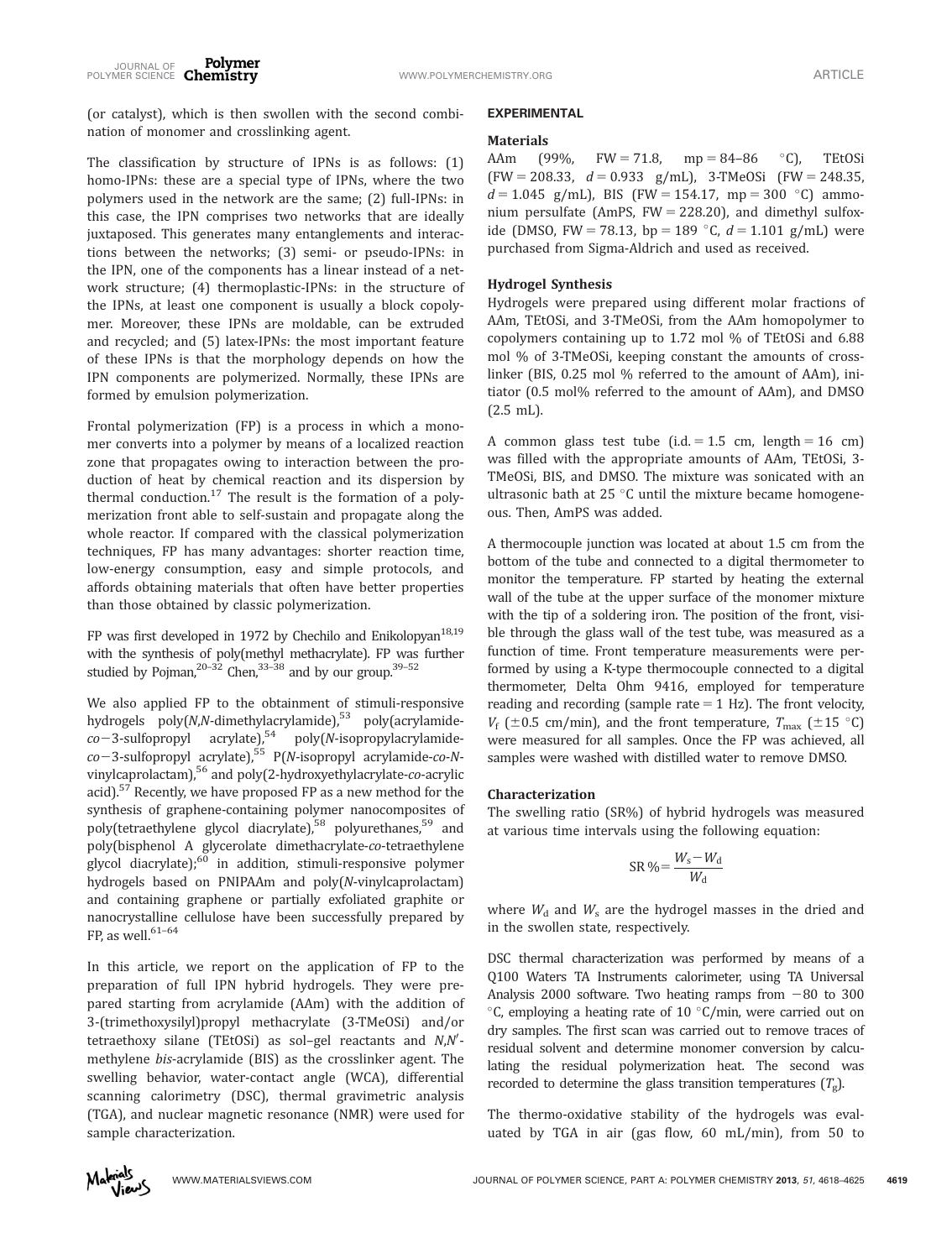TABLE 1 Experimental Data for the FP of AAm/TEtOSi Hydrogels Prepared in This Study

| Sample<br>Code | <b>TEtOSi</b><br>$(mod \% )$ | BIS<br>$(mod \% )$ | Vŧ<br>(cm/min) | $T_{\rm max}$<br>$(^\circ C)$ | $T_{\rm g}$ (°C) |
|----------------|------------------------------|--------------------|----------------|-------------------------------|------------------|
| A1             | $\mathbf{0}$                 | 0.25               | 3.8            | 220                           | 226              |
| <b>B1</b>      | 0.35                         | 0.25               | 4.0            | 202                           | 243              |
| C <sub>1</sub> | 0.70                         | 0.25               | 4.4            | 192                           | 246              |
| D <sub>1</sub> | 1.72                         | 0.25               | 4.8            | 209                           | 252              |
| E1             | 3.50                         | 0.25               | 5.9            | 221                           | 255              |
|                |                              |                    |                |                               |                  |

800 °C with a heating rate of 10 °C/min. A TAQ500 analyzer was used, placing the samples (ca. 10 mg) in open alumina pans.

The morphological characterization of polymer hydrogels was carried out using a SEM JEOL 7600. Before the analysis, samples were lyophilized, fractured in liquid nitrogen, and the fractured surface was coated with gold.

WCAs were determined by a Dataphysics OCA 5, 10 instrument on the above samples previously treated at both pH 2 and 5, and desiccated before the measurement.

High-resolution NMR spectra were collected using a Varian UNITY INOVA Spectrometer with a 9.39 T wide-bore Oxford magnet. The ground samples were analyzed by  $29$ Si Cross-Polarization Magic Angle Spinning (CP/MAS) by packing each sample into a 7-mm  $ZrO<sub>2</sub>$  rotor at a spinning rate of 5 KHz. The  $^{29}$ Si CP/MAS experiments were run with a contact time of 1 ms, recycle time of 2 s,  $90^\circ$  pulse lengths, a 100kHz bandwidth, and 2000 scans in each experiment.  $29$ Si chemical shifts were referenced to that of tetramethylsilane.

# RESULTS AND DISCUSSION

## FP of AAm and TEtOSi: Obtainment of Composite **Materials**

In this series of experiments, samples composed of polyacrylamide (PAAm) and TEtOSi were prepared. This latter compound was chosen in that it is able to undergo sol–gel reaction in acidic conditions. $65,66$  It should be noticed that, after the latter condensation reaction, a composite material is obtained, which is constituted of an organic polymer matrix and crosslinked silica as inorganic filler, not directly linked to each other. Moreover, after sol–gel reaction as both AAm and TEtOSi give rise to crosslinked structures, the resulting materials can be classified as organic–inorganic IPNs.

The effect of the concentration of TEtOSi (which was allowed to range from 0 to 3.50 mol %) on the main FP parameters (i.e.,  $V_f$  and  $T_{\text{max}}$ ) was studied by keeping constant the amounts of BIS (0.25 mol %) and AmPS (0.5 mol %) as the radical initiator. As summarized in Table 1,  $V_f$  increases with TEtOSi concentration from 3.8 to 5.9 cm/min. However, as the samples containing 0 and 3.50 mol % TEtOSi underwent evident degradation owing to the excessive front temperature (ca. 220 $\degree$ C), the following research was focused on the hydrogels having 0.35, 0.70, and 1.72 mol % of TEtOSi, only.

# Frontal Copolymerization of AAm and 3-TMeOSi in the Presence of TEtOSi: Obtainment of Hybrid Composite Materials

These materials contain a constant amount of AAm, which was copolymerized with 3-TMeOSi in the presence of TEtOSi. The concentration of these two latter compounds was allowed to vary by taking into account that the subsequent sol–gel condensation reaction may involve from one to four Si linkages of TEtOSi. For such a reason, the molar ratio between TEtOSi and 3-TMeOSi was varied from 1 to 4.

In Table 2, the results from three different sets of hybrid copolymers are presented. In the first series (B1–B5), containing 0.35 mol % of TEtOSi, the molar fraction of the comonomer 3-TMeOSi was varied from 0 to 1.40 mol %. In these samples,  $V_f$  ranged from 3.5 to 5.4 cm/min. In the same interval of concentrations,  $T_{\text{max}}$  ranges from 202 to  $225 °C$ .

The second series (C1–C5) collects polymers containing 0.70 mol % of TEtOSi and 3-TMeOSi in concentration from 0 to 2.80 mol %.  $V_f$  increases from 4.4 to 5.8 cm/min and  $T_{\text{max}}$ values range from 192 to 211  $^{\circ}$ C. However, although front velocity increases monotonically with 3-TMeOSi,  $T_{\text{max}}$  drops down in correspondence of its highest concentration (182  $°C$ ; 2.80 mol %).

In the third series (D1–D5), data of samples containing 1.72 mol % of TEtOSi and 3-TMeOSi ranging from 0 to 6.88 mol % are grouped.  $V_f$  and  $T_{\text{max}}$  were found to vary from 3.0 to 5.7 cm/min and from 208 to 225  $\degree$ C, respectively, without

TABLE 2 Experimental Data Obtained for the FP of AAm, TEtOSi, and 3-TMeOSi.

| Sample<br>Code | <b>TEtOSi</b><br>$(mod \% )$ | [3TMeOSi]/<br>[TEtOSi] (mol %) | $V_{\rm f}$<br>(cm/min) | $T_{\rm max}$<br>$(^{\circ}C)$ | $T_g$<br>$(^\circ C)$ |
|----------------|------------------------------|--------------------------------|-------------------------|--------------------------------|-----------------------|
| <b>B1</b>      | 0.35                         | $\overline{0}$                 | 4.0                     | 202                            | 243                   |
| <b>B2</b>      | 0.35                         | 1                              | 5.4                     | 216                            | 245                   |
| B <sub>3</sub> | 0.35                         | $\overline{2}$                 | 4.2                     | 215                            | 243                   |
| <b>B4</b>      | 0.35                         | 3                              | 4.1                     | 210                            | 247                   |
| <b>B5</b>      | 0.35                         | 4                              | 3.5                     | 225                            | 242                   |
| C <sub>1</sub> | 0.70                         | 0                              | 4.4                     | 192                            | 246                   |
| C <sub>2</sub> | 0.70                         | 1                              | 4.9                     | 208                            | 265                   |
| C <sub>3</sub> | 0.70                         | 2                              | 5.3                     | 209                            | 256                   |
| C <sub>4</sub> | 0.70                         | 3                              | 5.6                     | 211                            | 237                   |
| C <sub>5</sub> | 0.70                         | 4                              | 5.8                     | 182                            | 257                   |
| D <sub>1</sub> | 1.72                         | 0                              | 4.8                     | 209                            | 252                   |
| D <sub>2</sub> | 1.72                         | 1                              | 3.0                     | 208                            | 275                   |
| D <sub>3</sub> | 1.72                         | $\overline{2}$                 | 4.2                     | 225                            | 264                   |
| D4             | 1.72                         | 3                              | 5.7                     | 211                            | 272                   |
| D <sub>5</sub> | 1.72                         | 4                              | 3.7                     | 208                            | 283                   |
|                |                              |                                |                         |                                |                       |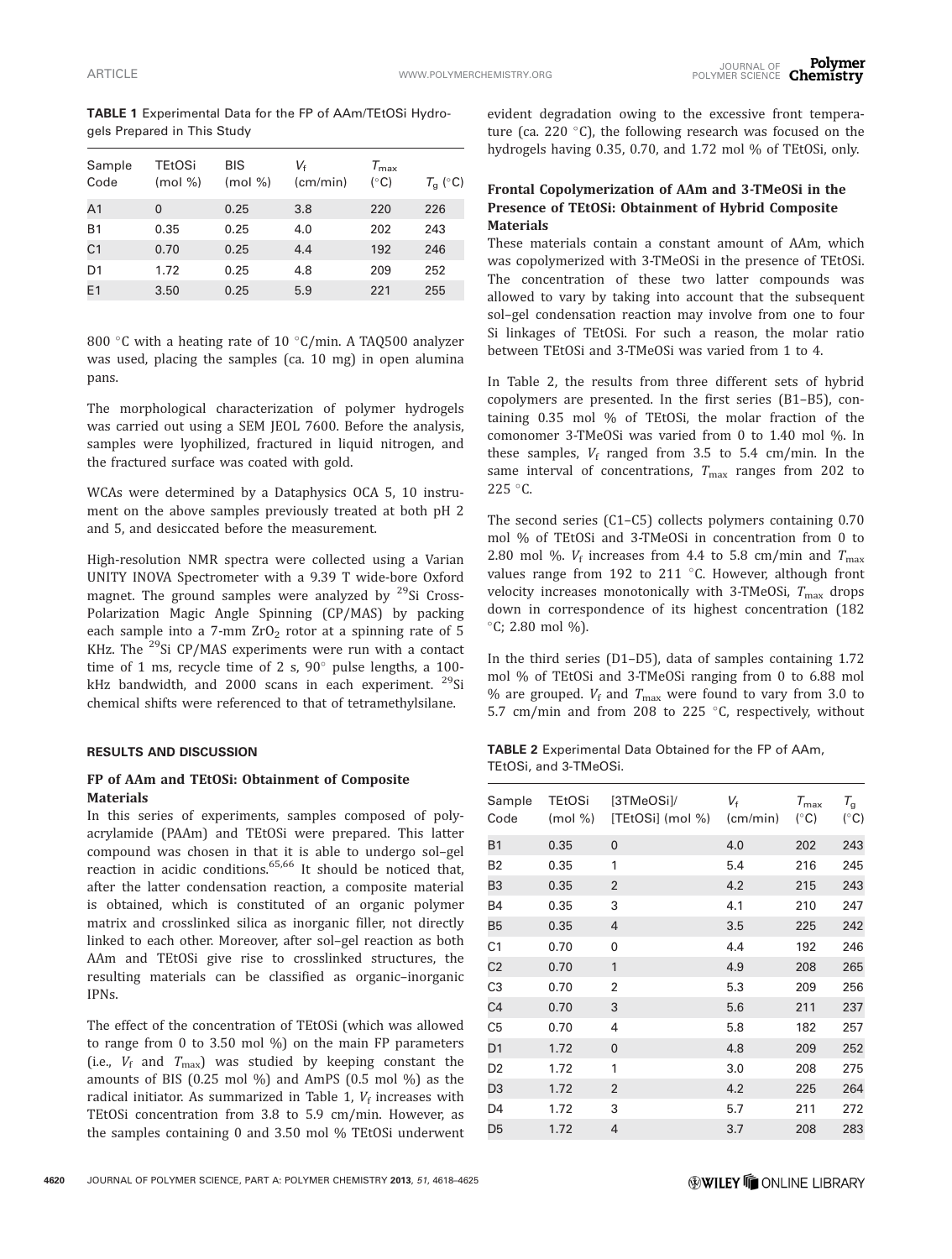

FIGURE 1 SR% as a function of time for the samples swollen at pH 5 (a) and pH 2 (b).

any apparent relationship with the ratio between TEtOSi and 3-TMeOSi.

### Characterization

All samples were allowed to swell at pH of 2 or 5 and the swelling behavior of the resulting hydrogels was studied. To achieve the conversion of organosilane to Si-OH groups, by sol–gel reaction, the above acidic conditions were used.

In Figure 1, the SR% of the hydrogels made of AAm and TEtOSi as a function of time is reported for the first 2880 min (48 h). The equilibrium swelling for both pH values has been achieved approximately after 24 h. As it can be seen, after reaching the equilibrium, SR% was always comprised between about 2000 and 2700% (pH 5, Fig. 1(a)) or between about 1400 and 2200% (pH 2, Fig. 1(b)). This difference may be imputable to the larger conversion of the silane groups when stronger acidic conditions are used,  $65,66$ and they result in a more compact crosslinked structure.

Furthermore, in both series, the increasing of the TEtOSi content results in an initial increase of SR(%), which is then

followed by a decrease down to values that are even lower than that of the neat polymer hydrogel.

When TEtOSi is dispersed in the 3-TMeOSi/AAm copolymer instead of poly(AAm), SR% changes. Figure 2 shows the resulting trend as a function of the 3-TMeOSi concentration. TEtOSi was kept constant and equal to 0.35 mol % [Fig.  $2(a)$ ] or 0.70 mol% [Fig. 2(b)]; moreover, data refer to samples swollen at pH of 2 and 5. As expected, because of the sol–gel crosslinking, in all cases the SR decreases as the amount of 3-TMeOSi increases. However, similar to the aforementioned description, since at pH 2 the efficiency of such a reaction is higher,<sup>65,66</sup> samples allowed swelling in stronger acidic conditions swell less than the others.

The clear confirmation of these results was obtained from the  $^{29}$ Si CP/MAS NMR experiments. The pertinent results of the samples swollen at pHs of 2 and 5 are shown in Figure 3.

Either spectra show three partially overlapping signals in the region between  $-40$  and  $-70$  ppm related to the silane organic moieties incorporated as a part of the silica wall



FIGURE 2 SR% as a function of the molar amount of 3-TMeOSi for the samples swollen at pH of 2 or 5. (a)  $[TEtOSi] = 0.35$  mol %, (b) [TEtOSi] = 0.70 mol %. Data are taken at equilibrium conditions after 48 h.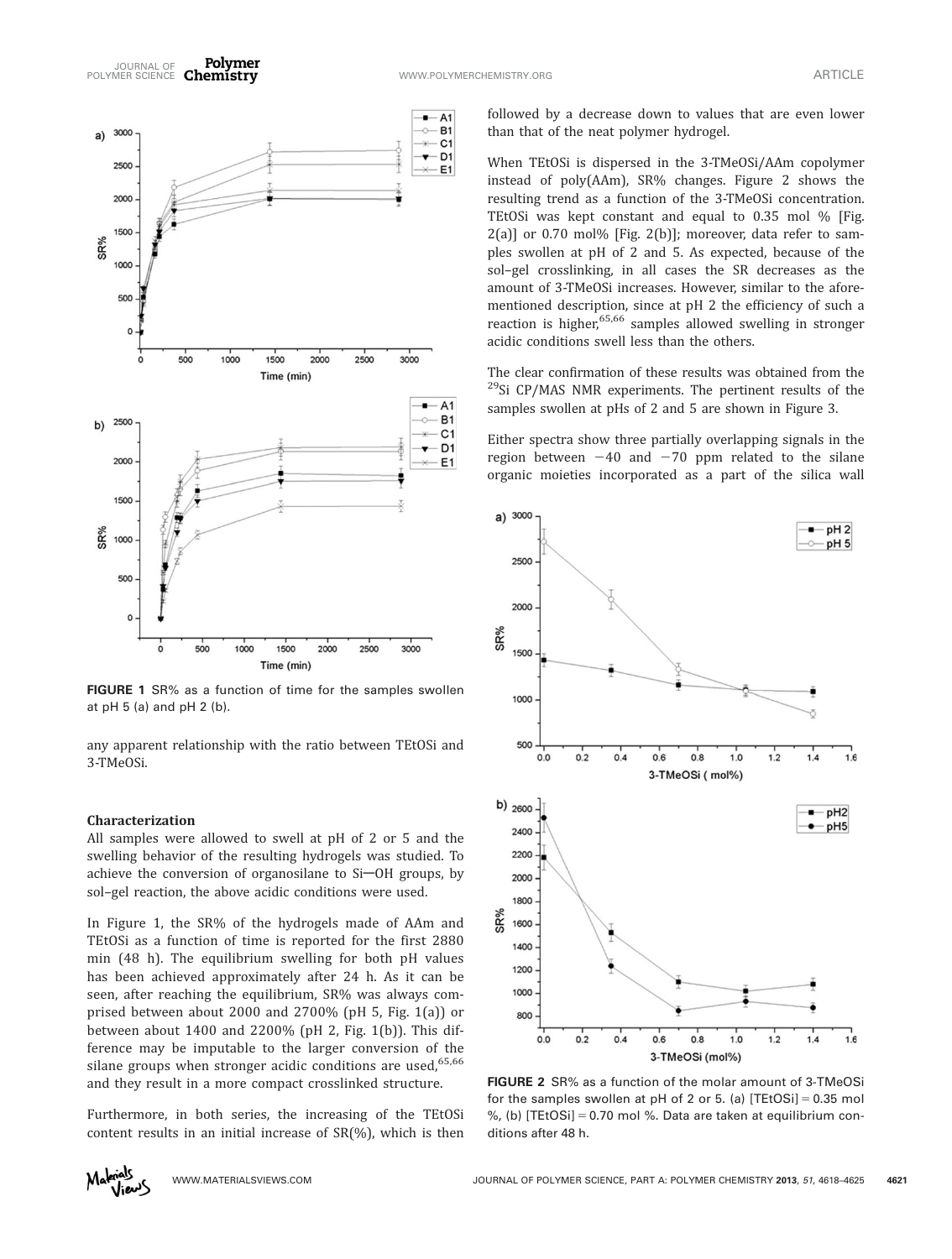

FIGURE 3<sup>29</sup>Si CP/MAS NMR spectra for the samples D5 swollen at pHs of 2 and 5.

structure. According to the literature, they are assigned to T1 [SiC(OH)<sub>2</sub>(OSi)]  $(-46$  ppm), T2[SiC(OH)(OSi)<sub>2</sub>]  $(-56$ ppm), and T3  $[SiC(OSi)_3]$  (-66 ppm) groups.<sup>67,68</sup>

In particular, the spectrum of the sample swollen at pH 2 shows an intense signal attributed to T3  $(-66$  ppm), a smaller signal attributed to T2  $(-56$  ppm), and a very small signal attributed to T1  $(-46$  ppm). This indicates a higher degree of condensation and crosslinking and means that most of silicon atoms do not have any free hydroxyl group. This spectrum shows also a signal at  $-101$  ppm, ascribed to a Q3-type crosslinker moiety  $[Si(OSi)_3(OH)]$ , indicating the presence of a small fraction of silica that is not involved in the bond with adjacent tetrahedral units.<sup>69</sup>

The sample swollen at pH 5 shows T1  $(-36$  ppm) and T2 signals  $(-56$  ppm) that are more intense than the T3 one  $(-66$  ppm). The presence of a higher concentration of free hydroxyl groups, resulting from T1 and T2 units, indicates a lower degree of condensation and crosslinking compared to the sample swollen at pH 2.

Furthermore, the thermal properties of the obtained polymer samples were evaluated by DSC and TGA. Conversion was determined by DSC, by using the following equation:

$$
C\% = \left(1 - \frac{\Delta H_{\rm r}}{\Delta H_{\rm t}}\right) \times 100
$$

where  $\Delta H_r$  (residual) is the peak area obtained for the residual polymerization occurred during the first thermal scan, and  $\Delta H_t$  (total) is the area under the curve when the polymerization was carried out in the DSC instrument. Conversion was always comprised between 90 and 95%.

As far as the  $T_g$  values are concerned (Tables 1 and 2), these were in the range of 226-283  $\degree$ C, depending on the concentrations of TEtOSi and 3-TMeOSi. In particular, as expected,

poly(AAm) is characterized by the lowest  $T_{\rm g}$  value, located at 226  $\degree$ C (sample A1). Indeed, the addition of TEtOSi results in its significant increase to 243  $\degree$ C for the sample containing 0.35 mol % of this filler; further addition gradually increases  $T_{\rm g}$  up to the value of 255 °C for the sample containing 3.50 mol % of TEtOSi (Sample E1).

The glass transition temperature of the hybrid samples is also strongly affected by the presence of Si; in fact, as a general trend, the higher the content is the higher the  $T_g$  is. Moreover, a significant effect is owing to the crosslinking extent; indeed, as it can be seen by comparing samples containing different amounts of TEtOSi, the larger the amount is the higher the  $T_g$  is. For example, by comparing samples having  $[3-TMeOSi]/[TEtOSi] = 4$  it goes from 242 °C when TEtOSi is equal to 0.35 mol % (Sample B5) to 283  $\degree$ C when TEtOSi is 1.72 mol % (Sample D5).

As far as the thermo-oxidative stability of the hydrogel is considered, TGA analyses in air were performed. Table 3 summarizes the obtained values, referring to  $T_{10}$  (i.e., the temperature, at which the sample loses 10% mass) residue. It is noteworthy that the samples that did not undergo any acidic treatment, which is necessary to induce the sol–gel synthesis, exhibited a thermal stability that was even lower than that of the neat polymer matrix.

At variance, all samples treated at pH of 2 or 5 are characterized by a  $T_{10}$  higher than that of neat sample; namely,

TABLE 3 TGA data of the Obtained Samples

| Sample Code     | % [Si] (w/w) | $T_{\text{onset}}$ (°C) |
|-----------------|--------------|-------------------------|
| A <sub>1</sub>  | $\mathbf 0$  | 183                     |
| <b>B1</b>       | 0.133        | 149                     |
| C <sub>1</sub>  | 0.263        | 130                     |
| D <sub>1</sub>  | 0.634        | 152                     |
| <b>B5</b>       | 0.638        | 163                     |
| C <sub>5</sub>  | 1.212        | 155                     |
| D <sub>5</sub>  | 2.587        | 197                     |
| B1 <sup>a</sup> | 0.133        | 196                     |
| C1 <sup>a</sup> | 0.263        | 203                     |
| D1 <sup>a</sup> | 0.634        | 192                     |
| $B5^a$          | 0.638        | 221                     |
| C5 <sup>a</sup> | 1.212        | 245                     |
| $D5^a$          | 2.587        | 222                     |
| B1 <sup>b</sup> | 0.133        | 198                     |
| C1 <sup>b</sup> | 0.263        | 233                     |
| D1 <sup>b</sup> | 0.634        | 217                     |
| $B5^b$          | 0.638        | 196                     |
| C5 <sup>b</sup> | 1.212        | 232                     |
| $D5^b$          | 2.587        | 219                     |
|                 |              |                         |

<sup>a</sup> Sample swollen at pH 2.

**b** Sample swollen at pH 5.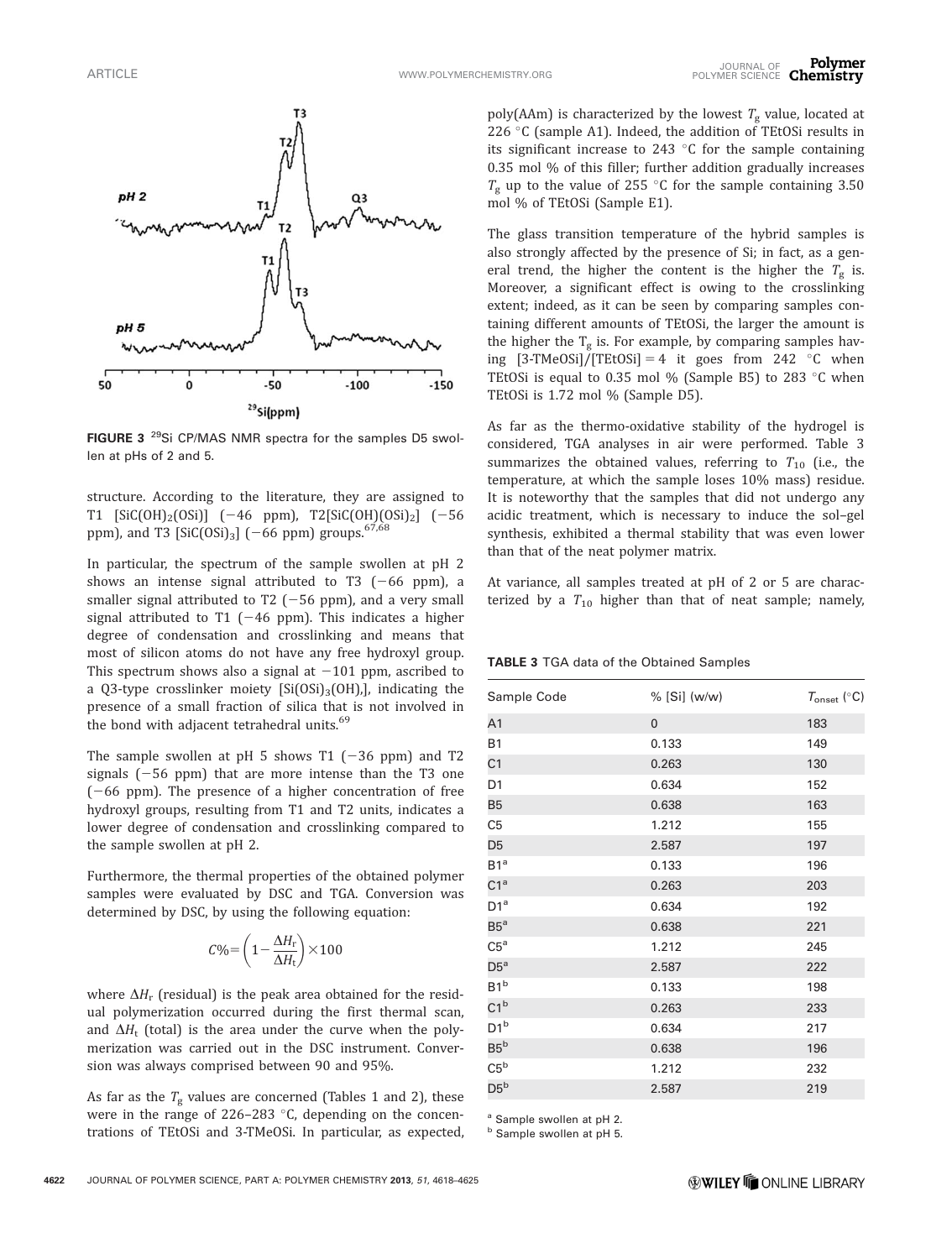

FIGURE 4 SEM images at pH 5 of (a) cross-sectional PAAm–TEtOSi hydrogel (Sample E1) and (b) cross-sectional PAAm–TEtOSi– 3TMeOSi hybrid composite (Sample D5), having the highest Si content.

from 196 to 245  $\degree$ C, even if the corresponding trend is not well defined.

This is a further confirmation that the sol–gel reaction is promoted during the swelling process.

The morphological structures of the PAAm/TEtOSi composite hydrogel and the hybrid composite hydrogel containing 3- TMeOSi were investigated by SEM. The analyses were carried out on samples treated at pH of 2 or 5, but micrographs did not show any significant difference among them. Therefore, it can be concluded that pH does not influence the hydrogel structure, at least at this level. This is also confirmed by the image shown in Figure 4, which is a comparison between the cross-sectional SEM images of the composite (Sample E1, Fig. 4(a)) and the hybrid hydrogel (Sample D5, Fig. 4(b)).

Finally, WCA data as a function of the total Si amount are shown in Figure 5. It is evident that, if the Si percentage in



FIGURE 5 WCA for hybrid hydrogels having different amounts of silica and swollen at pH 2 ( $\blacksquare$ ) and pH 5 ( $\bigcirc$ ).

the hydrogels is increased, for both the series of samples swollen in solutions of pH 2 or 5, the contact angle diminishes, thus accounting for an increased hydrophilicity.

It is also noteworthy that WCA values of the samples swollen at pH 2 are slightly lower than those swollen at pH 5, and thus confirming that stronger acidic conditions result in a larger hydrolysis extent.<sup>65,66</sup>

### **CONCLUSIONS**

In this study, hybrid and composite IPN hydrogels of polyacrylamide were successfully synthesized through the FP technique.

In the composite hydrogel, the increasing of the TEtOSi content results in an initial increase of SR% in water, which is then followed by a decrease down to values that are even lower than that of the neat polymer hydrogel.

At variance, in the hybrid system the SR% decreases as the amount of 3-TMeOSi increases.

In both systems, it was found that, when the swelling experiments were carried out at pH 2, the SR% was less than that of the value found at pH 5. This finding is owing to a larger conversion of the silane groups when stronger acidic conditions are used, $65,66$  which results in a more compact crosslinked structure. This statement was also confirmed by  $29$ Si CP/MAS NMR experiments, which evidenced the different extent of the sol–gel reaction.

Finally, by contact angle characterization, it was found that an increment of Si into hydrogel structure increases the hydrophilicity of the materials.

# ACKNOWLEDGMENTS

The authors thank Luca Malfatti (University of Sassari) for his assistance with contact angle characterization, Guillermina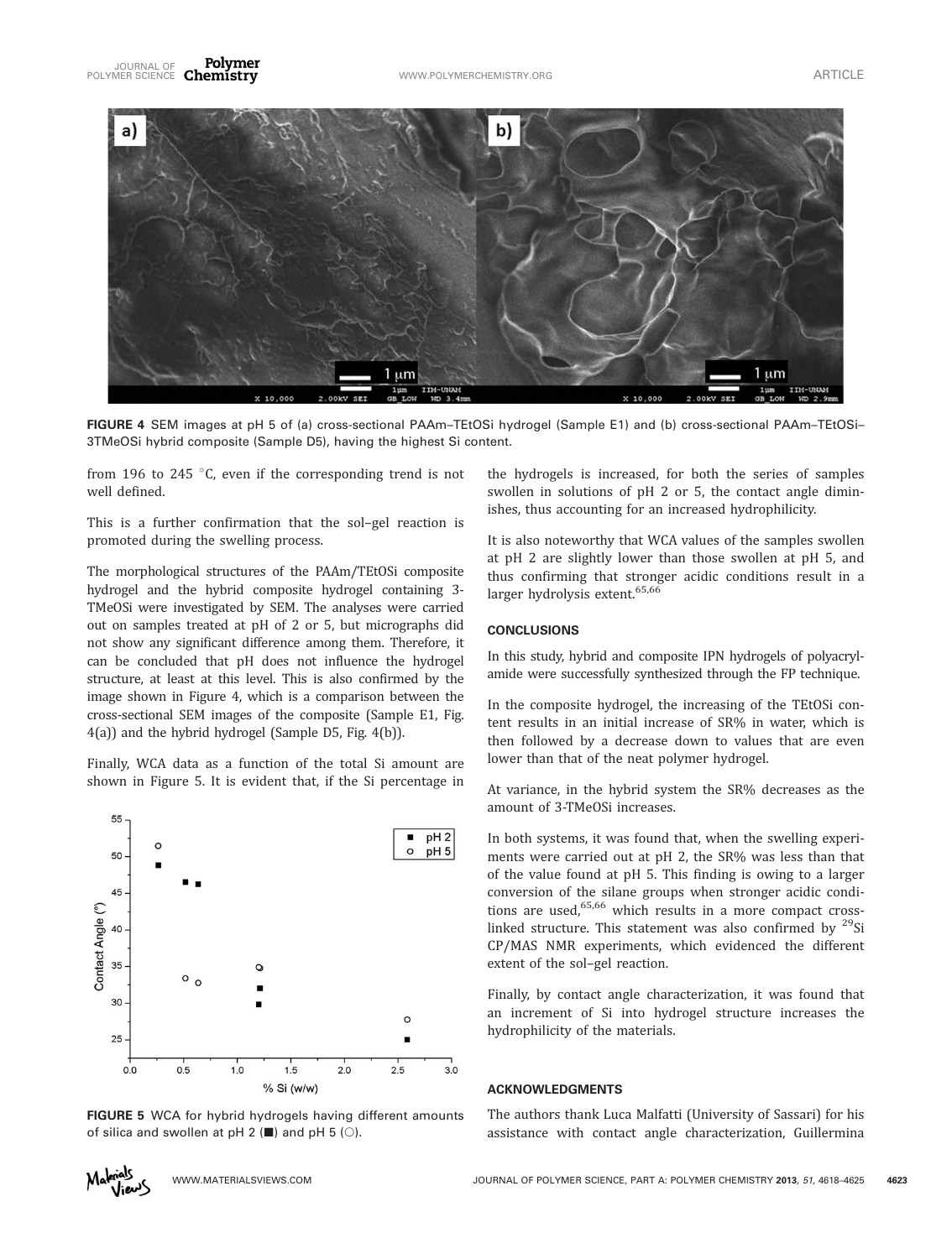González-Mancera (Universidad Nacional Autónoma de México) for her assistance with scanning electron microscopy (SEM), Jenny Alongi and Giulio Malucelli (Politecnico di Torino) for TGA analysis. Javier Illescas is grateful to the Consejo Nacional de Ciencia y Tecnología (CONACyT) for scholarship. This study was cofunded by the Italian Ministry of the University and Scientific Research and by Regione Autonoma della Sardegna.

### REFERENCES AND NOTES

1 J. Kopeček, Biomaterials 2007, 28, 5185-5192.

2 O. Wichterle, D. Lim, Nature 1960, 185, 117–118.

3 N. A. Peppas, Eur. J. Pharm. Biopharm. 2000, 50, 27–46.

4 A. S. Hoffman, Adv. Drug Deliv. Rev. 2002, 54, 3–12.

5 F. Lim, A. M. Sum, Science 1980, 210, 908–910.

6 H. J. Van der Linden, S. Herber, W. Olthuis, P. Bergveld, Analyst 2003, 128, 325–331.

7 Y. Luo, M. S. Shoichet, Nat. Mater. 2004, 3, 249–253.

8 D. Schmaljohann, Adv. Drug Deliv. Rev. 2006, 58, 1655–1670.

9 B. Jeonga, S. W. Kimb, Y. H. Baeb, Adv. Drug Deliv. Rev. 2002, 54, 37–51.

10 A. K. Bajpai, S. K. Shukla, S. Bhanu, S. Kankane, Prog. Polym. Sci. 2008, 33, 1088–1118.

11 Y. J. Lee, P. V.Braun, Adv. Mater. 2003, 15, 563–566.

12 R. Dagani, Chem. Eng. News 1997, 75, 26–36.

13 J. Kopeček, A. Tang, C. Wang, R. J. Stewart, Macromol. Symp. 2001, 174, 31–42.

14 H. L. Sperling, R. Hu, Polymer Blends Handbook; Springer: The Netherlands, 2003; pp 417–447.

15 A. P. Mathew, Advances in Elastomers I-Blends and Interpenetrating Networks; Springer: Berlin, Heidelberg, 2013; Vol. 11, pp 283–301.

16 A. K. Bajpai, S. K. Shukla, S. Bhanu, S. Kankane, Prog. Polym. Sci. 2008, 33, 1088–1118.

17 S. Fiori, A. Mariani, L. Ricco, S. Russo, Macromolecules 2003, 36, 2674–2679.

18 N. M. Chechilo, R. J. Khvilivitskii, N. S. Enikolopyan, Dokl. Akad. Nauk. SSSR 1972, 204, 1180–1181.

19 N. M. Chechilo, N. S. Enikolopyan, Dokl. Phys. Chem. 1976, 230, 840–843.

20 N. Gill, J. A. Pojman, J. Willis, J. B. Whitehead, J. Polym. Sci. Part A: Polym. Chem. 2003, 41, 204–212.

21 J. A. Pojman, B. Varisli, A. Perryman, C. Edwards, C. Hoyle, Macromolecules 2004, 37, 691–693.

22 J. A. Pojman, J. Am. Chem. Soc. 1991, 113, 6284–6286.

23 D. I. Fortenberry, J. A. Pojman, J. Polym. Sci. Part A: Polym. Chem. 2000, 38, 1129–1135.

24 C. Nason, J. A. Pojman, C. Hoyle, J. Polym. Sci. Part A: Polym. Chem. 2008, 46, 8091–8096.

25 J. A. Pojman, W. Elcan, A. M. Khan, L. Mathias, J. Polym. Sci. Part A: Polym. Chem. 1997, 35, 227–230.

26 Y. A. Chekanov, J. A. Pojman, J. Appl. Polym. Sci. 2000, 78, 2398–2404.

27 S. Scognamillo, C. Bounds, M. Luger, A. Mariani, J. A. Pojman, J. Polym. Sci. Part A: Polym. Chem. 2010, 48, 2000– 2005.

28 Y. Chekanov, D. Arrington, G. Brust, J. A. Pojman, J. Appl. Polym. Sci. 1997, 66, 1209–1216.

29 A. Mariani, S. Fiori, Y. Chekanov, J. A. Pojman, Macromolecules 2001, 34, 6539–6541.

30 J. D. Mota-Morales, M. C. Gutiérrez, M. L. Ferrer, I. C. Sanchez, E. A. Elizalde-Peña, J. A. Pojman, F. D. Monte, G. Luna-Bárcenas, J. Polym. Sci. Part A: Polym. Chem. 2013, 51, 1767–1773.

31 J. A. Pojman, Polymer Science: A Comprehensive Reference; K. Matyjaszewski, M. Möller, Eds.; Elsevier BV: Amsterdam, 2012; pp 957–980.

32 V. Viner, J. A. Pojman, J. Polym. Sci. Part A: Polym. Chem. 2011, 49, 4556–4561.

33 L. Chen, T. Hu, S. Chen, J. A. Pojman, J. Polym. Sci. Part A: Polym. Chem. 2007, 45, 4322–4330.

34 Y. Fang, L. Chen, S. Chen, J. Polym. Sci. Part A: Polym. Chem. 2009, 47, 1136–1147.

35 T. Hu, S. Chen, Y. Tian, L. Chen, J. A. Pojman, J. Polym. Sci. Part A: Polym. Chem. 2007, 45, 873–881.

36 Y. Fang, H. Yu, L. Chen, S. Chen, Chem. Mater. 2009, 21, 4711–4718.

37 S. Chen, Y. Tian, L. Chen, T. Hu, Chem. Mater. 2006, 18, 2159–2163.

38 J. Tu, L. Chen, Y. Fang, C. F. Wang, S. Chen, J. Polym. Sci. Part A: Polym. Chem. 2010, 48, 823-831.

39 S. Fiori, G. Malucelli, A. Mariani, L. Ricco, E. Casazza, e-Polymers 2002, 57, 1–10.

40 E. Frulloni, M. M. Salinas, L. Torre, A. Mariani, J. M. Kenny, J. Appl. Polym. Sci. 2005, 96, 1756–1766.

41 A. Mariani, S. Bidali, G. Caria, O. Monticelli, S. Russo, J. M. Kenny, J. Polym. Sci. Part A: Polym. Chem. 2007, 45, 2204–2211.

42 A. Mariani, S. Bidali, S. Fiori, M. Sangermano, G. Malucelli, R. Bongiovanni, A. Priola, J. Polym. Sci. Part A: Polym. Chem. 2004, 42, 2066–2072.

43 A. Mariani, V. Alzari, O. Monticelli, J. A. Pojman, G. Caria, J. Polym. Sci. Part A: Polym. Chem. 2007, 45, 4514–4521.

44 A. Mariani, S. Bidali, S. Fiori, G. Malucelli, E. Sanna, e-Polymers 2003, 44, 1–9.

45 A. Mariani, S. Fiori, S. Bidali, V. Alzari, G. Malucelli, J. Polym. Sci. Part A: Polym. Chem. 2008, 46, 3344–3351.

46 S. Scognamillo, V. Alzari, D. Nuvoli, A. Mariani, J. Polym. Sci. Part A: Polym. Chem. 2010, 48, 4721–4725.

47 A. Mariani, D. Nuvoli, V. Alzari, M. Pini, Macromolecules 2008, 41, 5191–5196.

48 E. Gavini, A. Mariani, G. Rassu, S. Bidali, G. Spada, M. C. Bonferoni, P. Giunchedi, Eur. Polym. J. 2009, 45, 690–699.

49 A. Brunetti, E. Princi, S. Vicini, S. Pincin, S. Bidali, A. Mariani, Nucl. Instrum. Meth. Phys. Res. Sect. B Beam Interact. Mater. Atoms 2004, 222, 235–241.

50 S. Vicini, A. Mariani, E. Princi, S. Bidali, S. Pincin, S. Fiori, E. Pedemonte, A. Brunetti, Polym. Adv. Technol. 2005, 16, 293–298.

51 A. Mariani, S. Bidali, G. Caria, O. Monticelli, S. Russo, J. M. Kenny, J. Polym. Sci. Part A: Polym. Chem. 2007, 45, 2204– 2211.

52 A. Mariani, V. Alzari, O. Monticelli, J. A. Pojman, G. Caria, J. Polym. Sci. Part A: Polym. Chem. 2007, 45, 4514–4521.

53 G. Caria, V. Alzari, O. Monticelli, D. Nuvoli, J. M. Kenny, A. Mariani, J. Polym. Sci. Part A: Polym. Chem. 2009, 47, 1422–1428.

54 S. Scognamillo, V. Alzari, D. Nuvoli, A. Mariani, J. Polym. Sci. Part A: Polym. Chem. 2010, 48, 2486–2490.

55 S. Scognamillo, V. Alzari, D. Nuvoli, J. Illescas, S. Marceddu, A. Mariani, J. Polym. Sci. Part A: Polym. Chem. 2011, 49, 1228–1234.